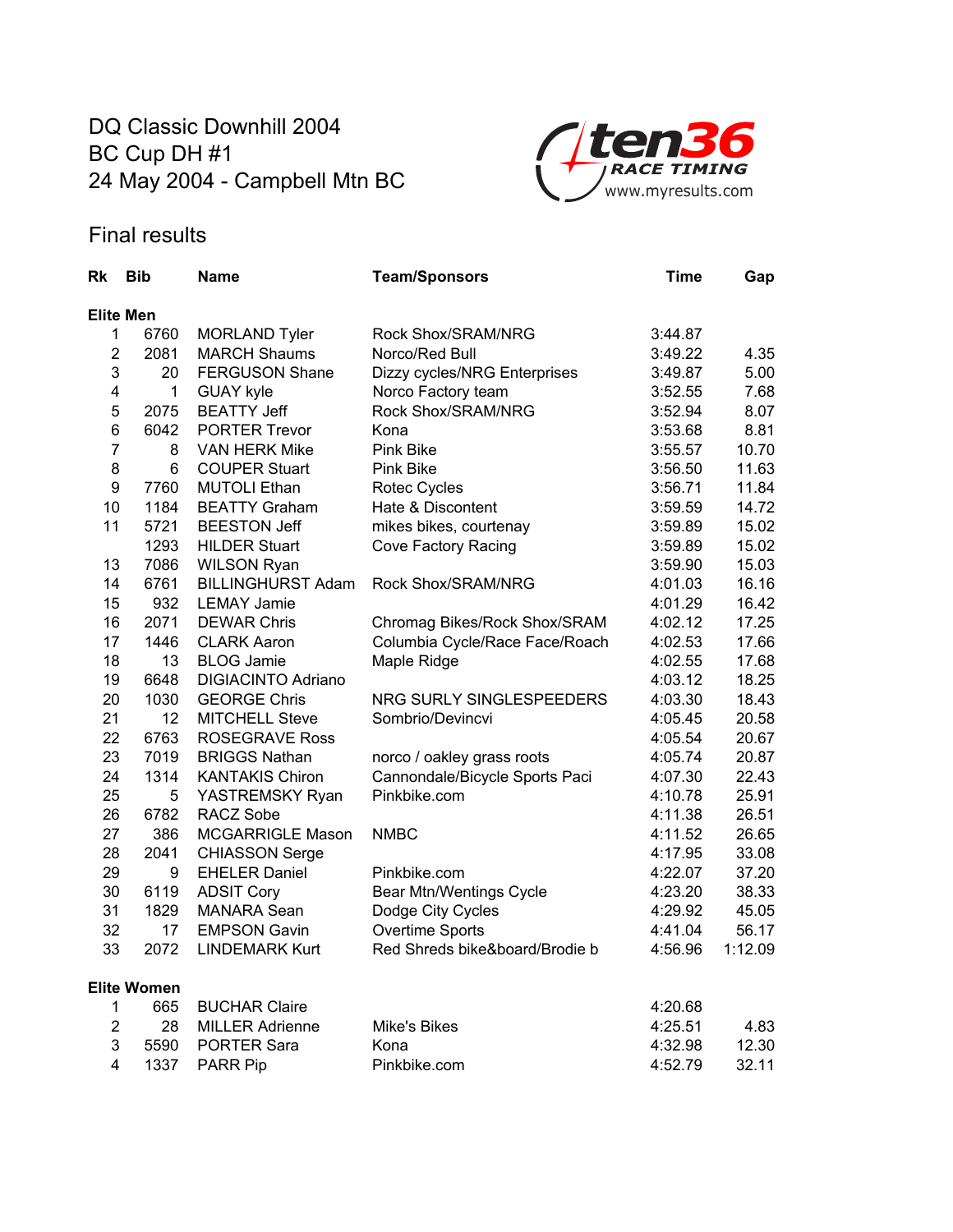|                | <b>Hardtail Men</b>    |                        |                                       |         |       |
|----------------|------------------------|------------------------|---------------------------------------|---------|-------|
| 1              | 5711                   | <b>MARSH Ryan</b>      | On The Edge Racing                    | 4:30.10 |       |
| 2              | 6149                   | <b>DEVENEY KC</b>      | Freedom Bike Shop                     | 4:43.97 | 13.87 |
| 3              | 5508                   | <b>RUSSELL Graeme</b>  |                                       | 4:45.37 | 15.27 |
| 4              | 6150                   | <b>STOCKER Shane</b>   |                                       | 4:47.05 | 16.95 |
| 5              | 1786                   | <b>DELANEY Rob</b>     |                                       | 4:54.45 | 24.35 |
| 6              | 6641                   | <b>REID Mike</b>       |                                       | 5:02.42 | 32.32 |
| $\overline{7}$ | 6613                   | <b>BLACKWELL Matt</b>  |                                       | 5:08.21 | 38.11 |
| 8              | 6732                   | <b>STARK Ryan</b>      |                                       | 5:14.94 | 44.84 |
|                | Jr Expert Men          |                        |                                       |         |       |
| 1              | 1300                   | <b>RITCHIE Kyle</b>    | Oakley/Kona/NRG                       | 3:57.61 |       |
| $\overline{2}$ | 1230                   | <b>PETERSEN Travis</b> |                                       | 4:03.66 | 6.05  |
| 3              | 2079                   | <b>JOHNSTON Jack</b>   | Steed Cycles/Idun/Roach               | 4:04.86 | 7.25  |
| 4              | 256                    | <b>CHAN</b> steve      |                                       | 4:04.89 | 7.28  |
| 5              | 1552                   | <b>MEASURES Ross</b>   |                                       | 4:05.65 | 8.04  |
| 6              | 1082                   | <b>GNITT Tyler</b>     | Full Boar                             | 4:07.74 | 10.13 |
| $\overline{7}$ | 1724                   | ZORN Jay               | Norco Grassroots / Selkirk Spo        | 4:08.93 | 11.32 |
| 8              | 6646                   | <b>GULEVICH Geoff</b>  | Cove/Sombrio                          | 4:10.54 | 12.93 |
| 9              | 1373                   | <b>CLOSE Alex</b>      | <b>Steed Cycles</b>                   | 4:11.43 | 13.82 |
| 10             | 6795                   | <b>SPENCE Scott</b>    | Freedom/Lavan                         | 4:13.39 | 15.78 |
| 11             | 1280                   | <b>WALKER Tom</b>      |                                       | 4:19.53 | 21.92 |
| 12             | 695                    | <b>WALTON Ryan</b>     | <b>Tantalus Bike Shop</b>             | 4:21.36 | 23.75 |
|                | Did Not Finish         |                        |                                       |         |       |
|                | 1275                   | <b>JOHNSON Kyle</b>    | <b>Brodie Bikes/Cutting Edge Spor</b> |         |       |
|                | 6786                   | <b>WARD Matthew</b>    |                                       |         |       |
|                | <b>Jr Expert Women</b> |                        |                                       |         |       |
| 1              | 1473                   | <b>GATTO Micayla</b>   | On The Edge Race Team                 | 4:42.68 |       |
| $\overline{2}$ | 1606                   | <b>TAYLOR Kristin</b>  |                                       | 4:57.72 | 15.04 |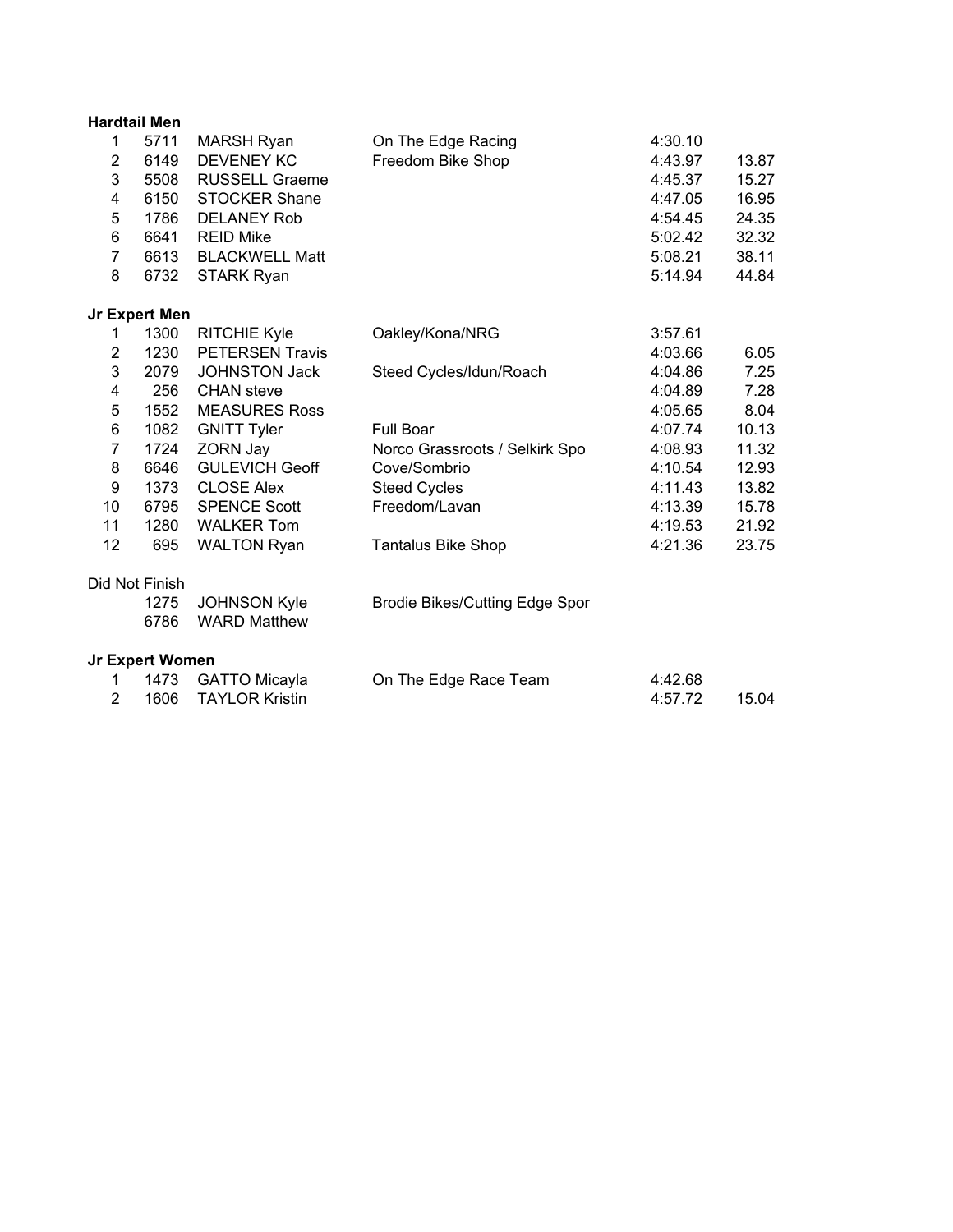|                  | Jr Sport Men   |                           |                               |         |         |
|------------------|----------------|---------------------------|-------------------------------|---------|---------|
| 1                | 5537           | <b>MARTIN Tyler</b>       | steed cycles                  | 4:12.14 |         |
| $\boldsymbol{2}$ | 1823           | <b>HOLLIDAY Dylan</b>     | Hornby Island                 | 4:13.17 | 1.03    |
| 3                | 167            | <b>STEIN Daniel</b>       | John Henry / Spy              | 4:14.13 | 1.99    |
| 4                | 1660           | <b>ELLINGSON Joshua</b>   |                               | 4:16.42 | 4.28    |
| 5                | 1942           | <b>BRODY Danny</b>        |                               | 4:17.78 | 5.64    |
| 6                | 5728           | <b>RULLKOTTER Michael</b> |                               | 4:19.26 | 7.12    |
| $\overline{7}$   | 1687           | <b>BILTON Travis</b>      |                               | 4:19.36 | 7.22    |
| 8                | 5710           | <b>MCKECHNIE Patrick</b>  |                               | 4:20.33 | 8.19    |
| 9                | 968            | SOLES Jordan              |                               | 4:22.00 | 9.86    |
| 10               | 1551           | <b>GROSSNICKLE Matt</b>   | Norco/Russ Hays/Dangerboy     | 4:22.58 | 10.44   |
| 11               | 6776           | <b>SLADE Hunter</b>       |                               | 4:23.10 | 10.96   |
| 12               | 995            | <b>MCCONAGHY Matthew</b>  |                               | 4:23.84 | 11.70   |
| 13               | 6104           | <b>PATYCHUK Bronson</b>   |                               | 4:26.65 | 14.51   |
| 14               | 1962           | <b>KIDD Trent</b>         |                               | 4:32.03 | 19.89   |
| 15               | 2015           | <b>MAC ARTHUR Cody</b>    |                               | 4:35.15 | 23.01   |
| 16               | 6771           | <b>GUYOT Jason</b>        |                               | 4:35.70 | 23.56   |
| 17               | 1956           | <b>TEGART Hayden</b>      |                               | 4:35.79 | 23.65   |
| 18               | 1717           | <b>DIX Derek</b>          |                               | 4:36.03 | 23.89   |
| 19               | 1812           | <b>CHRONISTER Trevor</b>  |                               | 4:36.98 | 24.84   |
| 20               | 1734           | <b>LEDUKE Craig</b>       |                               | 4:48.79 | 36.65   |
| 21               | 5714           | <b>BLACK Kevin</b>        |                               | 4:55.17 | 43.03   |
| 22               | 5587           | <b>SELINGER Tony</b>      |                               | 5:06.05 | 53.91   |
| 23               | 5716           | <b>SMITH Jali</b>         | <b>Pleasant Valley Cycle</b>  | 5:12.52 | 1:00.38 |
| 24               | 5726           | <b>GARDNER Drew</b>       | Jims Bike Shop                | 5:16.19 | 1:04.05 |
| 25               | 5731           | <b>VOLPATTI Kyle</b>      | High Country Cycle and Sports | 5:39.59 | 1:27.45 |
|                  | Did Not Finish |                           |                               |         |         |
|                  | 1529           | <b>WILLIAMS Terry</b>     |                               |         |         |
|                  |                |                           |                               |         |         |
|                  | Jr Sport Women |                           |                               |         |         |
| 1                | 5500           | <b>TAYLOR Lauren</b>      |                               | 5:25.05 |         |
|                  | M30 Expert Men |                           |                               |         |         |
| 1                | 50             | <b>JACKSON Gary</b>       |                               | 4:06.89 |         |
| $\overline{2}$   | 4634           | <b>ENNS Bryon</b>         | John Henry                    | 4:13.88 | 6.99    |
| 3                | 304            | PARSONS Wayne             | <b>Steed Cycles</b>           | 4:13.97 | 7.08    |
| 4                | 1458           | ROLOFF Jason              | mountain city cycle           | 4:15.94 | 9.05    |
| 5                | 1936           | <b>CARLSON Davin</b>      | <b>AVR/Ozzies Racing</b>      | 4:17.35 | 10.46   |
| 6                | 1858           | <b>ANDERSON Eric</b>      | Dizzy Cycles                  | 4:18.07 | 11.18   |
| $\overline{7}$   | 945            | MUSCROFT Jason            | <b>Banshee Bikes</b>          | 4:18.73 | 11.84   |
| 8                | 840            | <b>STARCEVIC John</b>     |                               | 4:18.99 | 12.10   |
| 9                | 1271           | <b>GULLETT Chris</b>      | Hate & Discontent             | 4:19.39 | 12.50   |
| 10               | 2029           | MACDONALD Greg            |                               | 4:19.68 | 12.79   |
| 11               | 1575           | <b>GRIMANN Ken</b>        | <b>Dirty Parts</b>            | 4:20.19 | 13.30   |
| 12               | 2003           | <b>LABBE Patrick</b>      | Gerick Cycle                  | 4:22.36 | 15.47   |
| 13               | 834            | <b>BRITTAIN Brian</b>     | John Henry, Hoots Gear        | 4:22.87 | 15.98   |
| 14               | 5676           | <b>EVANS John</b>         |                               | 4:22.96 | 16.07   |
| 15               | 977            | <b>NUNNIKHOVEN Greg</b>   | Maple Ridge Cycle             | 4:23.73 | 16.84   |
| 16               | 1495           | <b>BECKSTEAD Patrick</b>  |                               | 5:14.81 | 1:07.92 |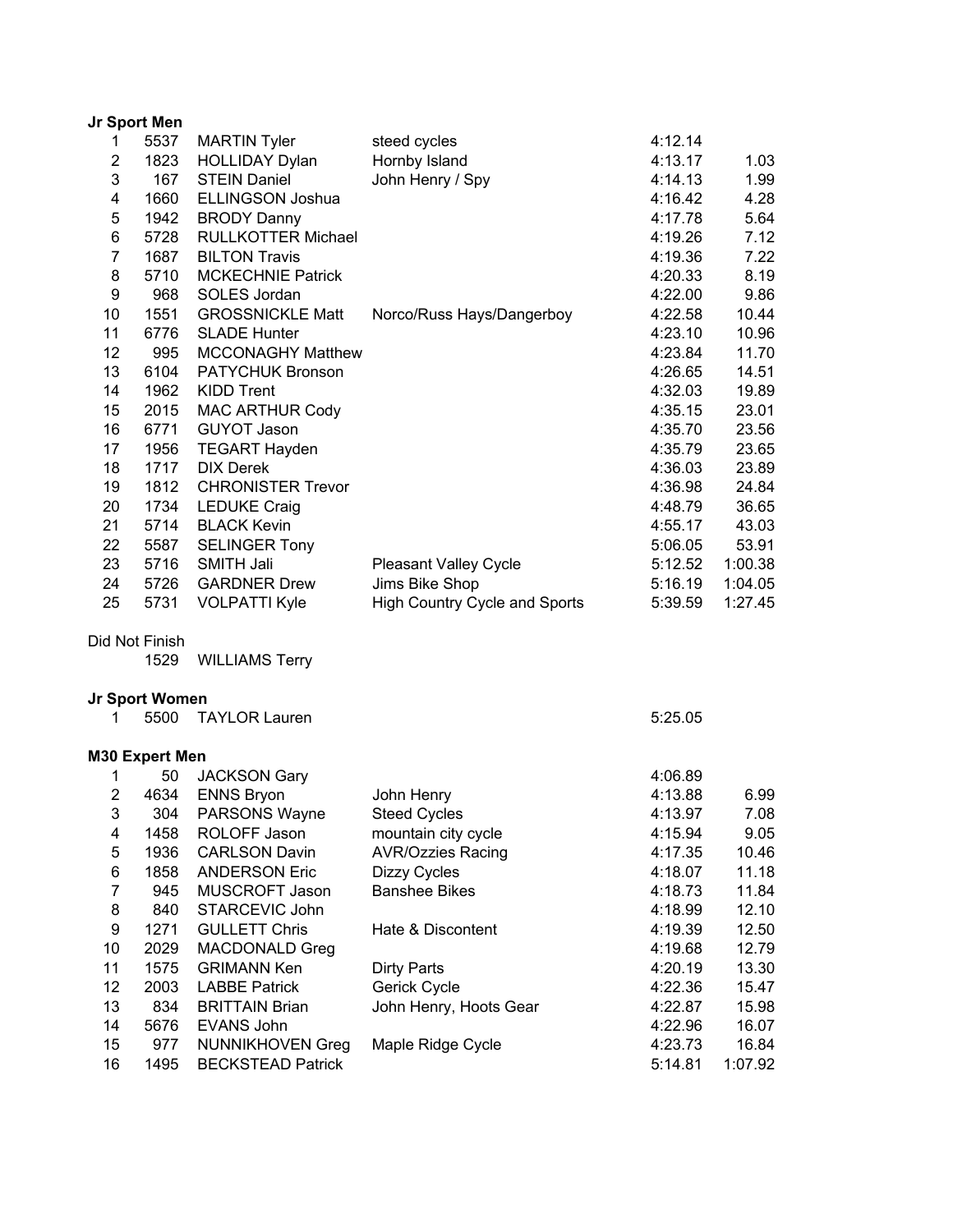|                | <b>M30 Expert Women</b> |                         |                              |         |         |
|----------------|-------------------------|-------------------------|------------------------------|---------|---------|
| 1              |                         | 2017 CARLSON Glenowyn   | Scwalbe                      | 4:50.69 |         |
| $\overline{2}$ |                         | 2004 GRUNSKY tanya      |                              | 4:52.07 | 1.38    |
| 3              |                         | 720 KOZEVNIKOV Kelly    |                              | 4:57.82 | 7.13    |
| 4              | 7410                    | <b>MARTIN Debra</b>     |                              | 5:11.96 | 21.27   |
|                | M30 Sport Men           |                         |                              |         |         |
| $\mathbf{1}$   |                         | 1915 PILCHER Steve      |                              | 4:14.34 |         |
| $\overline{2}$ | 1846                    | <b>BLAIS Lee</b>        | <b>AVR/Ozzies Racing</b>     | 4:17.59 | 3.25    |
| 3              | 2040                    | <b>BROWN Austin</b>     | Mt.City Cycle                | 4:21.01 | 6.67    |
| 4              | 7001                    | <b>GIDDINGS Jack</b>    |                              | 4:21.40 | 7.06    |
| 5              | 1653                    | <b>INGRAM Terrence</b>  |                              | 4:22.44 | 8.10    |
| 6              | 2038                    | <b>WALKER Clay</b>      |                              | 4:25.58 | 11.24   |
| $\overline{7}$ | 1992                    | <b>STEVENSON Simon</b>  |                              | 4:27.73 | 13.39   |
| 8              | 6777                    | <b>MCKEOWN Sky</b>      |                              | 4:32.08 | 17.74   |
| 9              | 5556                    | <b>HARRIS Jeremy</b>    |                              | 4:32.61 | 18.27   |
| 10             | 6461                    | <b>EAGLES Chris</b>     |                              | 4:34.34 | 20.00   |
| 11             | 1051                    | MACKALISTER lan         | Katmandu                     | 4:40.17 | 25.83   |
| 12             | 1892                    | <b>MCMILLAN Stephen</b> | <b>Carve Components</b>      | 4:41.97 | 27.63   |
| 13             | 1675                    | <b>CORDOVIZ Raineil</b> | <b>Horizon Dental Centre</b> | 4:42.20 | 27.86   |
| 14             | 1880                    | <b>HUGHES Lee</b>       | Maple Ridge Cycle            | 4:44.30 | 29.96   |
| 15             | 1968                    | <b>GOLDSTONE Brian</b>  | Corsa Cycles                 | 5:06.36 | 52.02   |
| 16             | 1954                    | <b>ROGUE Derek</b>      | Pinkbike.com                 | 5:08.31 | 53.97   |
|                | Did Not Finish          |                         |                              |         |         |
|                | 6751                    | <b>GIESBRECHT Mike</b>  |                              |         |         |
|                | <b>M30 Sport Women</b>  |                         |                              |         |         |
| 1              | 5570                    | <b>ALEXANDRE Pamela</b> |                              | 5:22.01 |         |
| $\overline{2}$ | 1597                    | <b>GILLIS Coralee</b>   | Hate & Discontent            | 5:25.48 | 3.47    |
| 3              | 6101                    | <b>WHITE Anna</b>       |                              | 8:00.01 | 2:38.00 |
|                | Did Not Start           |                         |                              |         |         |
|                | 6612                    | <b>VOYER Julie</b>      |                              |         |         |
|                | <b>M40 Expert Men</b>   |                         |                              |         |         |
| $\mathbf{1}$   | 1036                    | YOUNIE Don              |                              | 4:13.41 |         |
| $\overline{2}$ | 548                     | <b>GEORGE Olliver</b>   | Columbia Cycle               | 4:19.94 | 6.53    |
| 3              | 1383                    | <b>EARNSHAW Todd</b>    | Wenting cycles               | 4:20.94 | 7.53    |
| 4              | 1974                    | <b>STOLTING Peter</b>   |                              | 4:28.29 | 14.88   |
| 5              | 1316                    | <b>VELEZ Scott</b>      | <b>STEED CYCLES</b>          | 4:31.95 | 18.54   |
| 6              | 1657                    | <b>CHAN Mike</b>        |                              | 4:35.94 | 22.53   |
| $\overline{7}$ | 503                     | <b>EHMON Don</b>        |                              | 4:41.94 | 28.53   |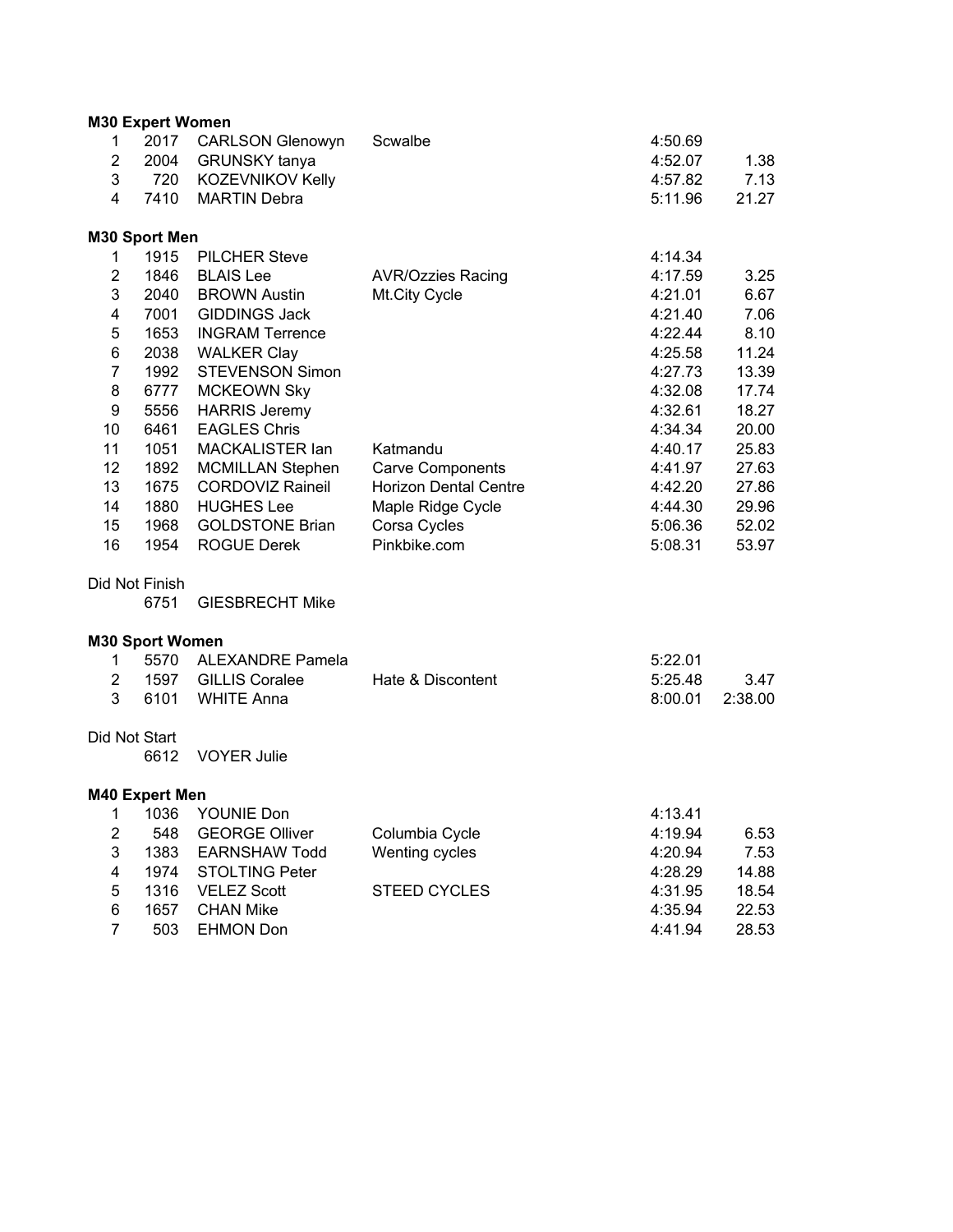|                         | M40 Sport Men          |                         |                                |         |         |
|-------------------------|------------------------|-------------------------|--------------------------------|---------|---------|
| 1                       | 6574                   | <b>BURBINE Greg</b>     |                                | 4:35.08 |         |
| $\overline{2}$          | 1520                   | ROUSSEAU Olivier        |                                | 4:39.50 | 4.42    |
| 3                       | 6528                   | <b>SAVORY Bruce</b>     |                                | 4:43.36 | 8.28    |
| $\overline{\mathbf{4}}$ | 1824                   | PARCHER Michael R.      | Ozzies/AVR                     | 4:46.71 | 11.63   |
| 5                       | 1911                   | <b>SOLES Brett</b>      |                                | 4:55.94 | 20.86   |
| 6                       | 5541                   | <b>HARVEY Duncan</b>    |                                | 4:57.07 | 21.99   |
| $\overline{7}$          | 5723                   | <b>WHITE Gordon</b>     |                                | 5:17.78 | 42.70   |
| 8                       | 6156                   | <b>OLK Thomas</b>       |                                | 6:21.79 | 1:46.71 |
|                         | <b>Sr Beginner Men</b> |                         |                                |         |         |
| 1.                      | 6147                   | <b>SMITH Kenney</b>     |                                | 4:06.67 |         |
| $\overline{2}$          | 2080                   | <b>JOHNSTON Joe</b>     | <b>Steed Cycles</b>            | 4:14.93 | 8.26    |
| 3                       | 993                    | <b>EDWARDS Ryan</b>     | Giant Bicycles Canada          | 4:17.64 | 10.97   |
| 4                       | 2036                   | <b>COLEMAN Tim</b>      |                                | 4:21.08 | 14.41   |
| 5                       | 2035                   | <b>JENKINS Isaac</b>    | Pinkbike.com                   | 4:23.07 | 16.40   |
| 6                       | 1961                   | <b>BARRON Matt</b>      |                                | 4:24.05 | 17.38   |
| $\overline{7}$          | 6041                   | <b>CORBETT Keith</b>    | The Bike Barn                  | 4:28.50 | 21.83   |
| 8                       | 5512                   | <b>LOEHR Michael</b>    |                                | 4:28.59 | 21.92   |
| 9                       | 5719                   | <b>HILL Dave</b>        |                                | 4:28.89 | 22.22   |
| 10                      | 2037                   | <b>EASON Dustin</b>     | Wenting cycles/Silver Spoon    | 4:29.36 | 22.69   |
| 11                      | 7868                   | <b>BROWN Chris</b>      |                                | 4:32.63 | 25.96   |
| 12                      | 6990                   | <b>SCHLASSES Scott</b>  |                                | 4:33.82 | 27.15   |
| 13                      | 7704                   | <b>GREEN Leo</b>        | Ozzies Sport and Cycle         | 4:37.13 | 30.46   |
| 14                      | 5739                   | <b>BEWS David</b>       |                                | 4:37.70 | 31.03   |
| 15                      | 6764                   | <b>BROWN Matt</b>       |                                | 4:38.43 | 31.76   |
| 16                      | 6542                   | <b>HEWITT Richard</b>   |                                | 4:41.17 | 34.50   |
| 17                      | 6739                   | <b>O'CONNOR D'arcy</b>  |                                | 4:43.92 | 37.25   |
| 18                      | 1629                   | <b>FACCHIN Chris</b>    |                                | 4:44.35 | 37.68   |
| 19                      | 6780                   | <b>THIBOUTOT Martin</b> |                                | 4:47.77 | 41.10   |
| 20                      | 1879                   |                         |                                | 4:55.12 | 48.45   |
| 21                      |                        | <b>JOHNSTON Ryan</b>    |                                |         |         |
|                         | 6766                   | <b>GRANT Mike</b>       |                                | 4:59.24 | 52.57   |
| 22                      | 1973                   | <b>LAM Craig</b>        |                                | 5:03.20 | 56.53   |
| 23                      | 6999                   | <b>HOOFT Isaac</b>      |                                | 5:33.24 | 1:26.57 |
|                         | <b>Sr Expert Men</b>   |                         |                                |         |         |
| 1                       | 2077                   | <b>WAKELING Jamie</b>   | Steed Cycles/SRAM/Rock Shox    | 3:58.07 |         |
| $\overline{c}$          | 998                    | <b>LINDSTROM Kelsey</b> | <b>NRG Enterprise</b>          | 3:59.62 | 1.55    |
| 3                       | 2078                   | <b>TERWIEL Justin</b>   | Full Boar                      | 4:02.66 | 4.59    |
| 4                       | 6639                   | PIGHIN Tyler            | Rocky's Ride & Glide           | 4:04.34 | 6.27    |
| 5                       | 570                    | <b>LUSTIG Erik</b>      | The Bicycle Cafe               | 4:07.48 | 9.41    |
| 6                       | 1944                   | <b>WELSH Jonathan</b>   | Columbia Cycle/Race Face/Roach | 4:08.46 | 10.39   |
| 7                       | 1318                   | YASTREMSKY Darren       |                                | 4:09.19 | 11.12   |
| 8                       | 1321                   | <b>ELLIOT Rob</b>       | Overtime Sports                | 4:09.43 | 11.36   |
| 9                       | 6416                   | <b>HONS Kevin</b>       | <b>Block 8/Norco/Bowcycle</b>  | 4:09.57 | 11.50   |
| 10                      | 1217                   | <b>LEDUKE Daryl</b>     | Tantalus/Giant                 | 4:09.60 | 11.53   |
| 11                      | 1729                   | SMITH Steve             | Full Boar                      | 4:12.05 | 13.98   |
| 12                      | 5534                   | <b>HOCH Nathan</b>      |                                | 4:13.88 | 15.81   |
| 13                      | 2019                   | <b>BROWN Tyler</b>      | Mike's Bikes                   | 4:15.84 | 17.77   |
| 14                      | 2074                   | <b>BOND Jeff</b>        | Cannondale/BSP                 | 4:15.97 | 17.90   |

15 1380 WILSON Philip 4:27.51 29.44 16 2033 FILMOR Andrew 4:28.21 30.14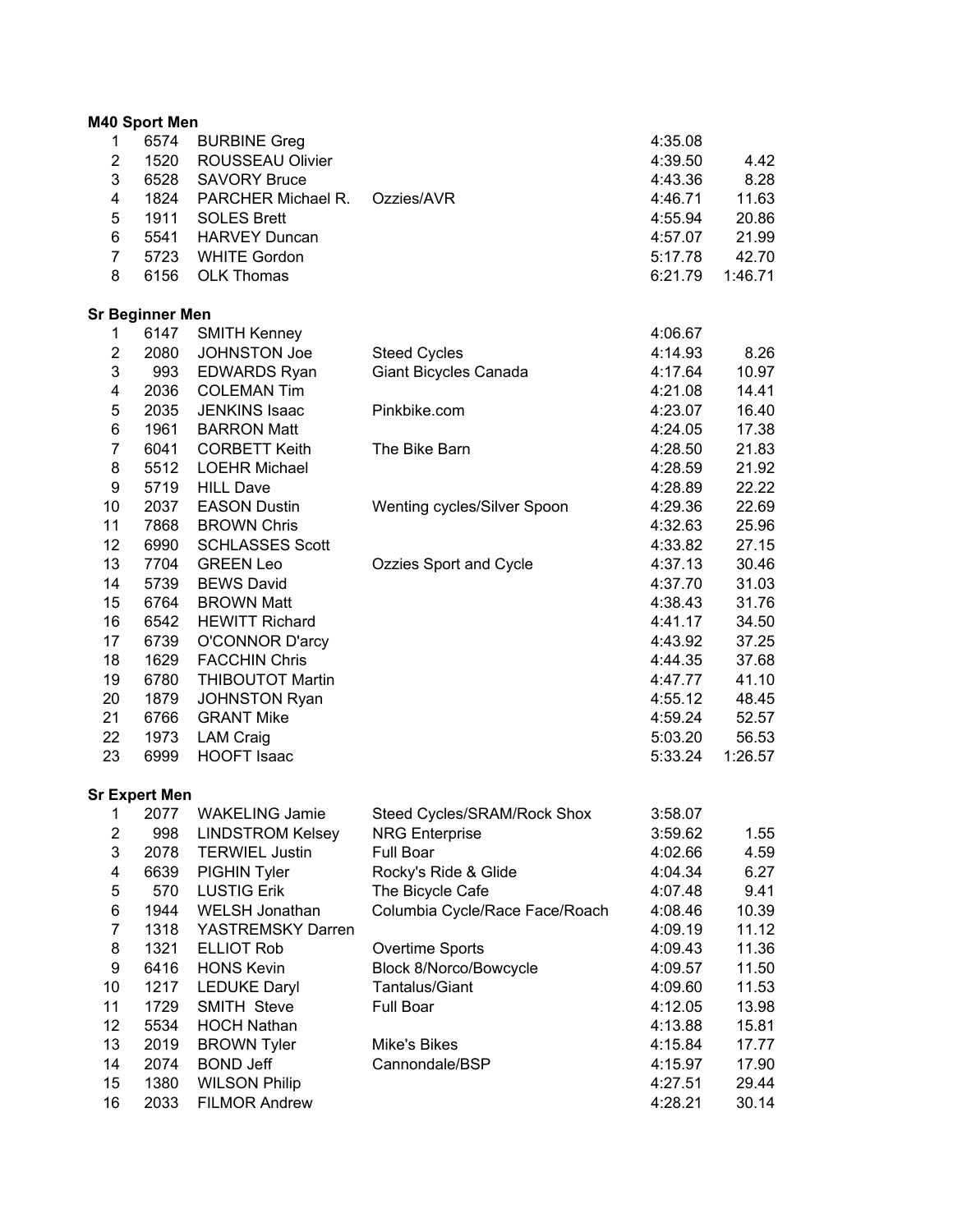|                         | <b>Sr Expert Women</b> |                          |                            |         |         |
|-------------------------|------------------------|--------------------------|----------------------------|---------|---------|
| $\mathbf 1$             | 1025                   | <b>BAKER Brook</b>       | Norco                      | 4:31.66 |         |
| $\boldsymbol{2}$        | 1656                   | <b>WRIGHT Seana</b>      |                            | 4:53.91 | 22.25   |
| 3                       | 1459                   | <b>MAINSE Kelly</b>      | mountain city cycle        | 4:55.76 | 24.10   |
| $\overline{\mathbf{4}}$ | 1415                   | <b>HOLMES Tara</b>       |                            | 5:00.61 | 28.95   |
| 5                       | 1742                   | WEINTRAGER Johanna       |                            | 5:19.36 | 47.70   |
|                         | <b>Sr Sport Men</b>    |                          |                            |         |         |
| 1                       | 2039                   | <b>BARTLOUSKI Kevin</b>  |                            | 3:56.05 |         |
| $\overline{2}$          | 5579                   | <b>METCALF Luke</b>      |                            | 4:04.04 | 7.99    |
| 3                       | 2030                   | <b>LEIGH Jeff</b>        |                            | 4:07.72 | 11.67   |
| 4                       | 6737                   | <b>TREMBLAY David</b>    |                            | 4:11.56 | 15.51   |
| 5                       | 6091                   | <b>HUNT Jeff</b>         |                            | 4:11.81 | 15.76   |
| 6                       | 6096                   | <b>NORRIS-JONES Cory</b> |                            | 4:12.54 | 16.49   |
| $\overline{7}$          | 1661                   | <b>KEHLER Galen</b>      | <b>Wentings Cycle</b>      | 4:16.45 | 20.40   |
| 8                       | 6098                   | <b>FAFARD Ewan</b>       | Maple Ridge                | 4:17.73 | 21.68   |
| 9                       | 6617                   | MONGEN Jamie             |                            | 4:18.17 | 22.12   |
| 10                      | 5709                   | <b>SANDFORD Daryl</b>    | The Bike Shop              | 4:18.65 | 22.60   |
| 11                      | 7722                   | <b>BEIRNE Steve</b>      |                            | 4:21.53 | 25.48   |
| 12                      | 6304                   | <b>FALLS Dylan</b>       |                            | 4:21.58 | 25.53   |
| 13                      | 2034                   | PERRIGARD David          | On top Bike Shop           | 4:22.09 | 26.04   |
| 14                      | 7020                   | <b>HAYES Ryan</b>        |                            | 4:22.79 | 26.74   |
| 15                      | 2088                   | <b>PARSONS Mike</b>      |                            | 4:27.53 | 31.48   |
| 16                      | 6618                   | <b>OLK Tristan</b>       | John Henry The Bicycle Man | 4:27.74 | 31.69   |
| 17                      | 6783                   | <b>WOIKIN Alex</b>       |                            | 4:28.68 | 32.63   |
| 18                      | 6728                   | <b>ARMSTRONG Matt</b>    |                            | 4:31.82 | 35.77   |
| 19                      | 7082                   | <b>CALDWELL Aaron</b>    |                            | 4:37.15 | 41.10   |
| 20                      | 6787                   | <b>FORD Chris</b>        |                            | 5:06.46 | 1:10.41 |
| 21                      | 5520                   | <b>STARK Michael</b>     |                            | 5:09.04 | 1:12.99 |
| 22                      | 6768                   | <b>CROMBARK Cebel</b>    |                            | 9:30.97 | 5:34.92 |
|                         | Did Not Finish         |                          |                            |         |         |
|                         | 1636                   | <b>BEAUSOLEIL Mike</b>   |                            |         |         |
|                         | <b>Sr Sport Women</b>  |                          |                            |         |         |
| 1                       | 1983                   | <b>TAYLOR Fiona</b>      |                            | 4:46.85 |         |
| $\boldsymbol{2}$        | 1881                   | ZIRNHELT Amber           | <b>Red Shreds</b>          | 4:50.00 | 3.15    |
| 3                       | 7874                   | <b>BABCOCK Jacqui</b>    | Fox Racing                 | 4:59.61 | 12.76   |
| 4                       | 1922                   | <b>DEMCHUK Jennifer</b>  |                            | 5:08.43 | 21.58   |
| 5                       | 7919                   | <b>LONG Martine</b>      | John Henry Bikes           | 5:12.44 | 25.59   |
| $6\phantom{1}$          | 5685                   | <b>WEBB Candace</b>      |                            | 5:12.46 | 25.61   |
| $\overline{7}$          | 1654                   | <b>GARABA Agnes</b>      |                            | 5:23.47 | 36.62   |

8 5730 BEAUSOLEIL Ngaio 5:36.52 49.67 9 6765 SUGDEN Crystal 5:44.72 57.87 10 7897 HOWLAND Leanne 6:52.32 2:05.47

Did Not Start

1795 BROCK Chrissie Ozzies/AVR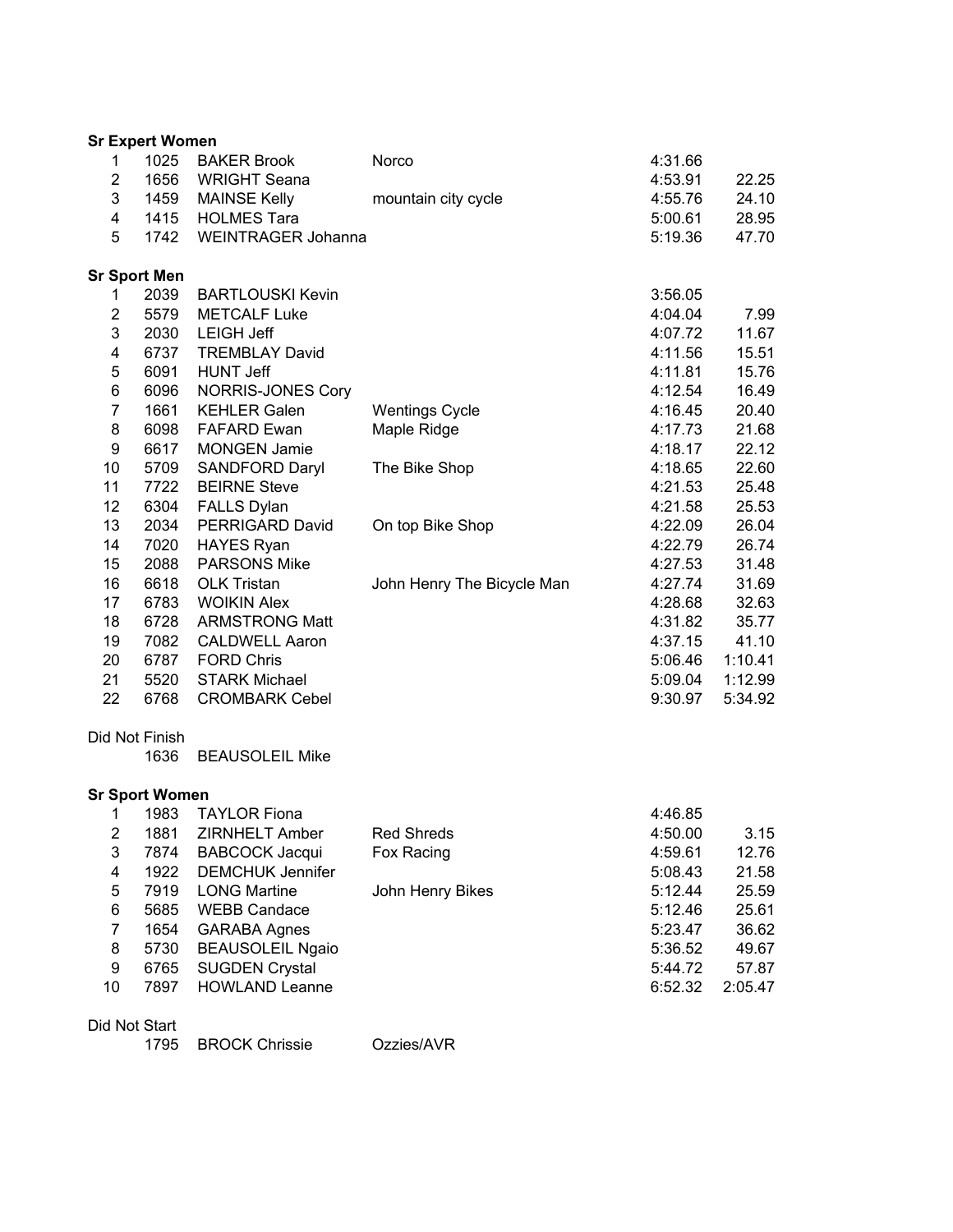| U15 Men        |                       |                           |                             |         |         |  |  |  |
|----------------|-----------------------|---------------------------|-----------------------------|---------|---------|--|--|--|
| 1              | 1977                  | PAWLITSKY Steven          |                             | 4:11.33 |         |  |  |  |
| $\overline{2}$ | 1808                  | FULTON VANDERHAM Ryan     |                             | 4:15.87 | 4.54    |  |  |  |
| 3              | 1865                  | <b>BUEHLER Garett</b>     |                             | 4:31.60 | 20.27   |  |  |  |
| 4              | 6645                  | <b>MURGG Chris</b>        |                             | 4:34.11 | 22.78   |  |  |  |
| 5              | 6643                  | <b>SWACKHAMER Jarrett</b> |                             | 4:34.86 | 23.53   |  |  |  |
| 6              | 6517                  | <b>EVAN Anthony</b>       | Outbound Cycle              | 4:36.95 | 25.62   |  |  |  |
| $\overline{7}$ | 6640                  | <b>DONDANEAU Kipp</b>     |                             | 4:39.96 | 28.63   |  |  |  |
| 8              | 5680                  | <b>HARVEY Jonas</b>       |                             | 4:41.33 | 30.00   |  |  |  |
| 9              | 6991                  | <b>SPENCER Daniel</b>     | Outbound Cycle              | 4:41.80 | 30.47   |  |  |  |
| 10             | 6610                  | <b>HATCHARD Alex</b>      |                             | 4:45.48 | 34.15   |  |  |  |
| 11             | 1805                  | <b>TROUSDELL Mark</b>     |                             | 4:51.38 | 40.05   |  |  |  |
| 12             | 5577                  | <b>DEAN Taylor</b>        |                             | 4:53.38 | 42.05   |  |  |  |
| 13             | 5977                  | <b>MILLIGAN Mackenzie</b> |                             | 5:00.45 | 49.12   |  |  |  |
| 14             | 7395                  | <b>HICKEY Kaylin</b>      |                             | 5:11.25 | 59.92   |  |  |  |
| 15             | 1943                  | <b>CAMPBELL Cody</b>      |                             | 5:22.65 | 1:11.32 |  |  |  |
| 16             | 5722                  | <b>ERCEGO Bobby</b>       |                             | 5:59.72 | 1:48.39 |  |  |  |
| U15 Women      |                       |                           |                             |         |         |  |  |  |
| 1              | 1226                  | <b>SHORT Katherine</b>    | On the Edge Bikes           | 5:07.06 |         |  |  |  |
| $\overline{2}$ | 1937                  | <b>MILLER Miranda</b>     |                             | 5:21.70 | 14.64   |  |  |  |
|                | <b>U17 Expert Men</b> |                           |                             |         |         |  |  |  |
| 1              | 1836                  | <b>SMITH Steve</b>        | Realm                       | 3:55.80 |         |  |  |  |
| 2              | 1430                  | <b>JAHENY Marcus</b>      |                             | 4:02.45 | 6.65    |  |  |  |
| 3              | 1951                  | <b>CSOKONAY Dan</b>       | Norco / Bow Cycle/Oakley    | 4:04.19 | 8.39    |  |  |  |
| 4              | 1457                  | <b>DENT Nick</b>          |                             | 4:10.53 | 14.73   |  |  |  |
| 5              | 6040                  | <b>BRIGGS Geoff</b>       | Calgary Cycle               | 4:16.90 | 21.10   |  |  |  |
| 6              | 994                   | MCCONAGHY Adam            | M.B. Racing (Prince George) | 4:26.84 | 31.04   |  |  |  |